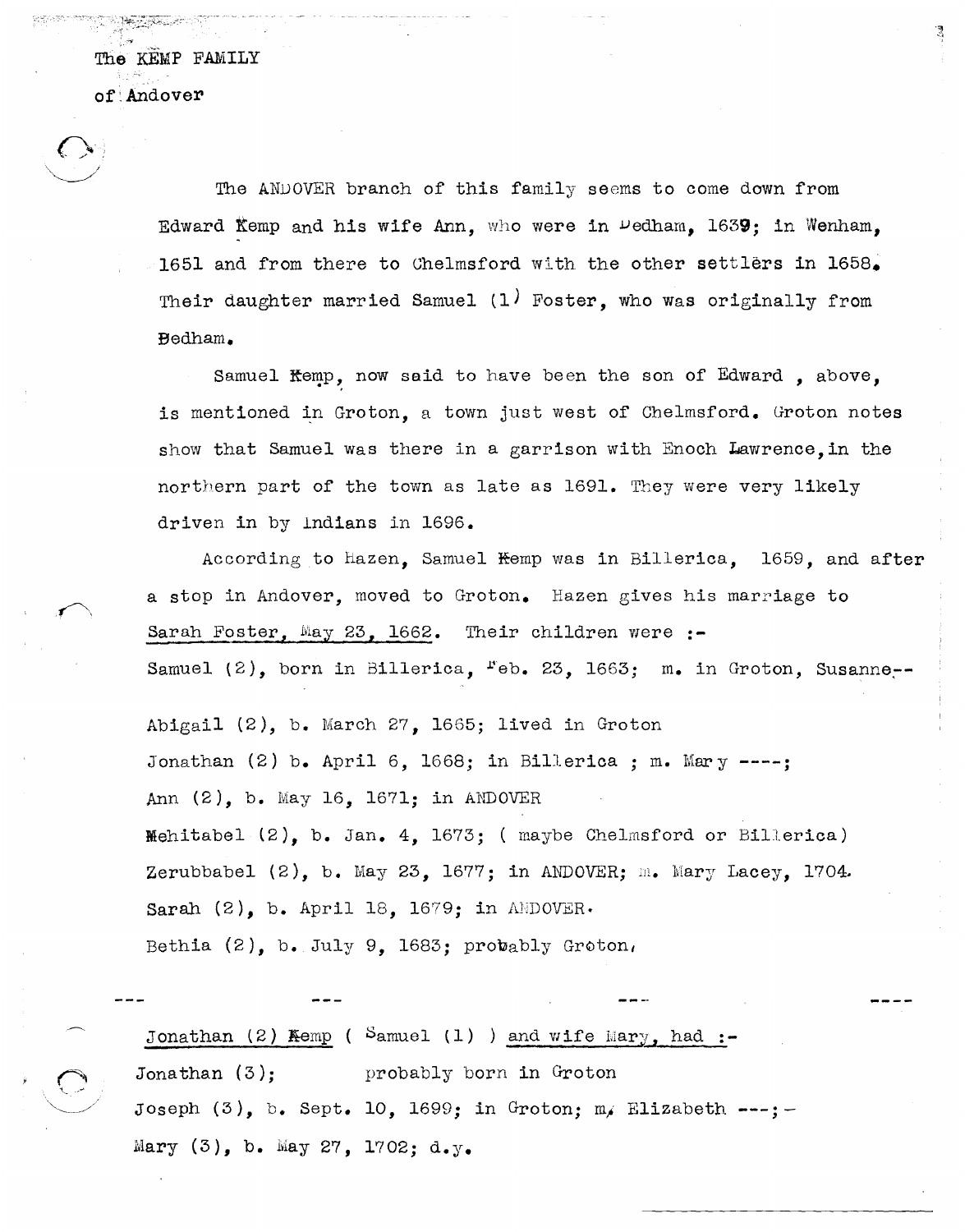international program

— — *—* 

| Children of Jonathan (2) Kemp and Mary-- (cont.):                                                                                                               |
|-----------------------------------------------------------------------------------------------------------------------------------------------------------------|
| John (3), $\mathcal{W}_e$ Dec. 5, 1735; m. Susanne Gillson of Pepperill.                                                                                        |
| Josiah $(3)$ , b. ? ; m. Rachel $\nu$ avis, June 29, 1731.                                                                                                      |
| Mary $(3)$ , 2nd, b. Dec.11, 1719.                                                                                                                              |
| Sarah $(3)$ , b. July 8, 1721; m. Nathe Ranger.                                                                                                                 |
|                                                                                                                                                                 |
| Zerubbabel $(2)$ Kemp (Sam $(1)$ ) and wife Mary Lacey, had :-                                                                                                  |
| Ebenezer $(3)$ , b. 1704;                                                                                                                                       |
| Zerubbabel $(3)$ , b. Oct. 12, 1705; m. Abigail $\frac{1}{2}$ awrence, 1737; moved to                                                                           |
| Hollis, N.H.; m. 2nd., Hannah Colburn, April 20, 1758.                                                                                                          |
| John $(3)$ , b. 1708                                                                                                                                            |
| Mary $(3)$ , b. 1713.                                                                                                                                           |
|                                                                                                                                                                 |
| Samuel Kemp, Jr., born 1663, may be the rover who lived in Charlestown,                                                                                         |
| a while, 1697 and 1707; probably his wife was Susanne, of Chelmsford;                                                                                           |
| was she a More? In March $1714$ , he deeded land in Groton to his son, Sam(3)                                                                                   |
| A Samuel (3) born about 1685-1690, married Sarah Lacey of ANDOVER,                                                                                              |
| Feb. $12, 1713.$ They had $:-$                                                                                                                                  |
| Sarah $(4)$ , b. 1713                                                                                                                                           |
| Samuel (4), b. 1716                                                                                                                                             |
| William $(4)$ , b. 1718                                                                                                                                         |
| Susan $(4)$ , b. 1720                                                                                                                                           |
| David $(4)$ , b. 1722                                                                                                                                           |
| Esther $(4)$ , b. 1725                                                                                                                                          |
| Ebenezer (4), b. 1729; m. Mary Bradstreet, Oct. 31, 1749; in Westford.                                                                                          |
| She was born in Groton, Aug. 7,1730; d. White Rock, Me.1825.Had:                                                                                                |
| Hannah (5) Aemp, b. in Groton, Nov. 6, 1763; m. Jos. Sawtelle                                                                                                   |
| of Groton, Feb. 22,1788; he b. May 8, 1764;d. Mch. 21, 1842; left:-<br>Mehitabel (6) Sawtelle, b. 1793; m. Jno. Parker of Lunenburg,<br>1817, at Surrey, $N.H.$ |

 $\tau \rightarrow \infty$ 

 $-2-$ 

 $\frac{1}{2}$ 

---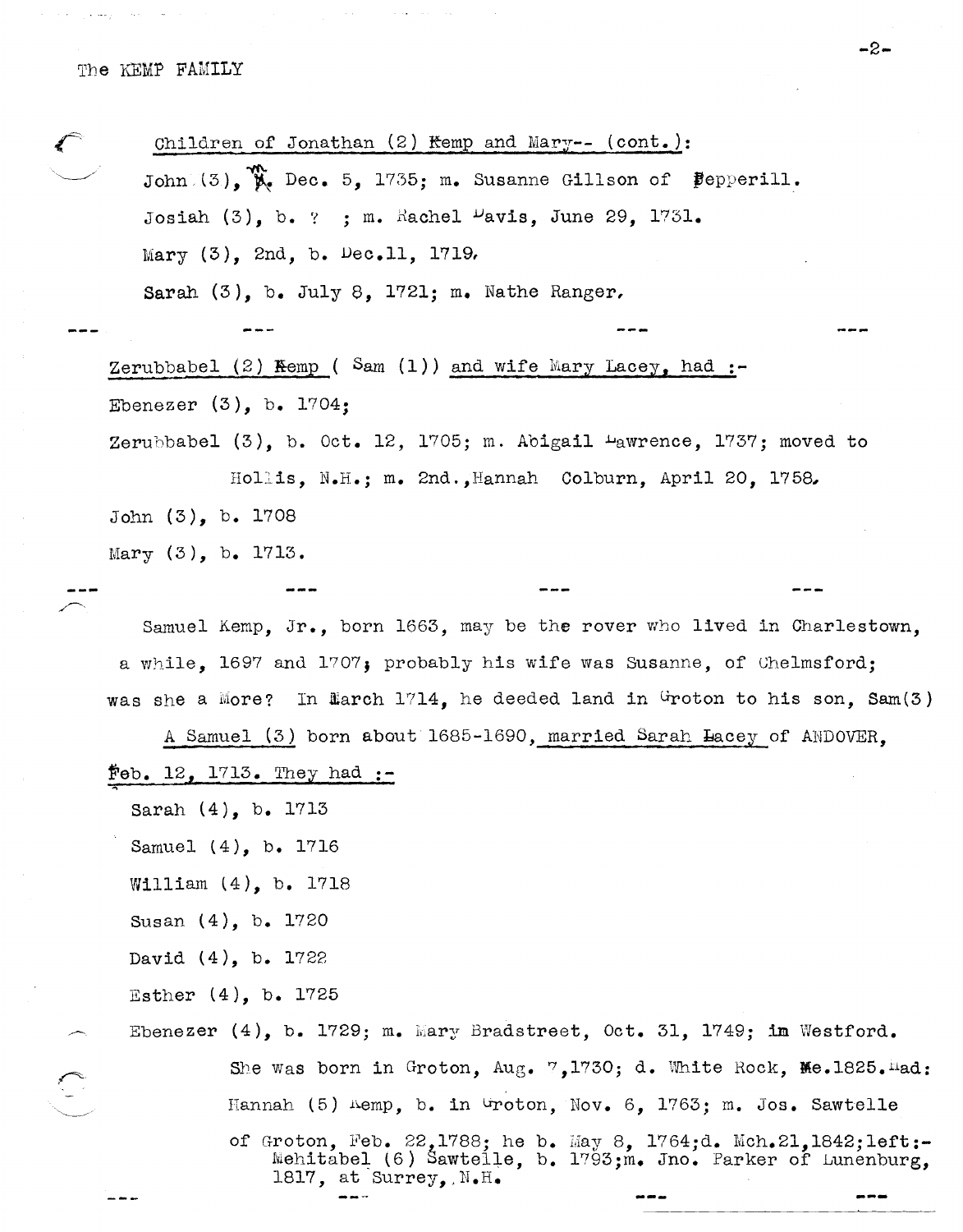## The KEMP FAMILY

## of Andover

---/~

Rhoda (5), b. Oct. 3, 1767

J'oseph (3) Kemp (J6nathan (2) Samuel (1) and Elizabeth, had **:-** Jason  $(4)$ , b. Nov. 11, 1725; m. Hanna- maybe a dau. of Robert Mears. Joseph (4), b. June 20, 1727. Ben (4), b. June 20, 1731 Sampson (4), b. Aug. 29, 1733. Jacob (4), b. Aug. 12, 1735; probably of Pelham, 1763. vanie1 (4), b. June 26, 1739 Olive (4), b. Sept. 9,1744 'r\ John (3) Kemp( Jonathan (2) Samuel (1) and Susanna Gillson, had:-Rachel  $(4)$ , b. Mch. 2, 1737; d. Nov. 19, 1739 John  $(4)$ , b. May 23, 1743. Ebenezer  $(4)$ , b. Feb. 1745 Thankful  $(4)$ , b. Jan. 6, 1748 Josiah (3) Kemp( Jonathan (2) Samuel (1) and Rachel Davis, had: Ezekiel (4), b. Warch 28, 1741 Olive (4), b. Feb. 18, 1743 *r--* Jason  $(4)$  **Kemp** ( Jos.  $(3)$  Jonathan  $(2)$  Sam  $(1)$ ) and wife Hanna, had  $:=$ Hannah (5), b. April 12, 1748; m. Jos. Parry, Dec. 12, 1771. Wa11iam (5), b. Jan. 10,1750;m. Oct. 10, 1769,Abigail Clarke. LUCY (5), b. Feb. 22, 1752; m. Thomas Brown, Jan. 4, 1775; his 2nd wife. He was b. Feb. 20, 1724; had Sarah (6), b. Oct.15, 1775. 'fhaddeus (5), b. Jan. 27, 1757. Levi (5), b. June 20, 1760. Elijah,  $(5)$ , b.  $Peb. 4$ , 1762. Keziah  $(5)$ , b. Mch. 17, 1764.

**-3-**